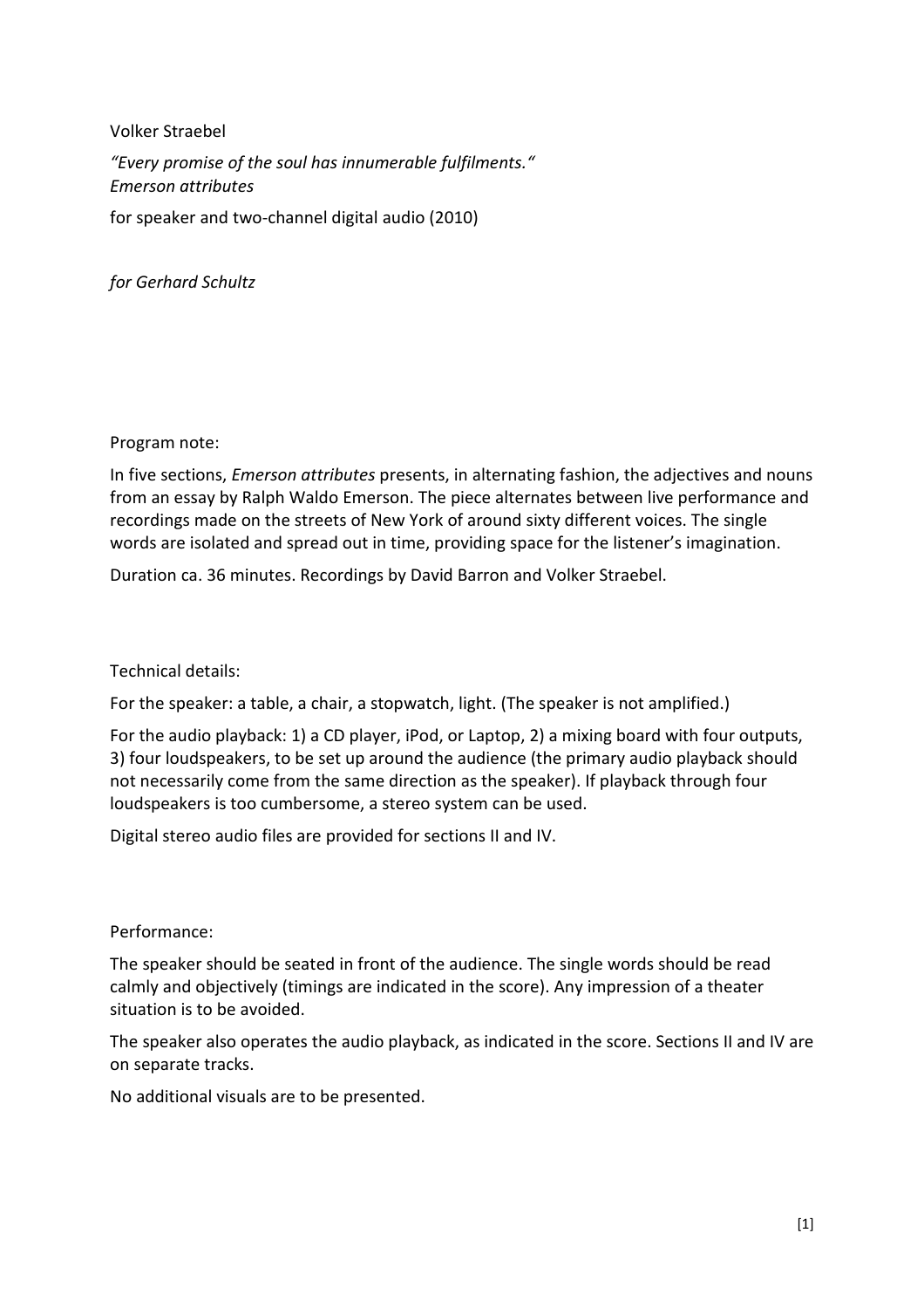Documentation:

Section I presents the adjectives of the first paragraph of Emerson's essay in the order of their occurrence, section II presents the nouns, likewise in the original order. In the same fashion, sections III and IV present the adjectives and nouns of the second paragraph, while only the adjectives from the third paragraph are presented in section V.

The adjectives are spoken live in performance.

For the recording of the nouns: a stack of index cards was first created, with one word written on each. A new word order was created using *I Ching* chance operations. The single words were then presented in this new order to individuals at Lincoln Center, Central Park, Union Square, and Park Slope, Brooklyn, New York, where they were read aloud, and recorded. Later, the individual takes were rearranged to once again reflect the original order of nouns in Emerson's Essay, and to become the audio tracks for sections II and IV. Those words that were not recorded, due to time constraints, are marked gray in the score, and are not presented in the piece.

Recordings by David Barron and Volker Straebel. Thanks to Chiyoko Szlavnics.

First performed at The Wulf, Los Angeles, on March 2<sup>nd</sup>, 2011, by Gerhard Schultz, speaker.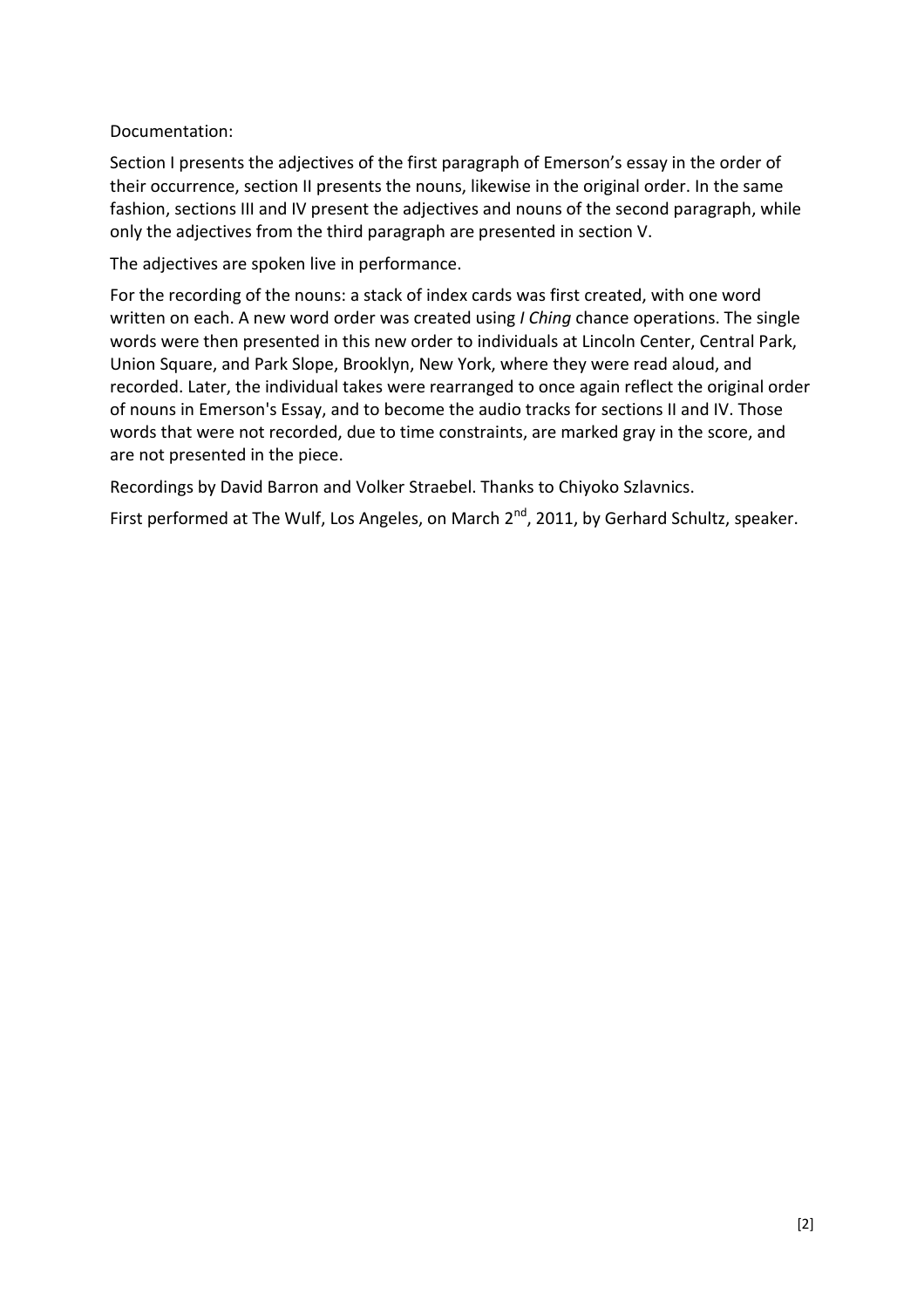I – live speaker

| 0:00 | every         |
|------|---------------|
| 0:15 | innumerable   |
| 0:30 | each          |
| 0:45 | new           |
| 1:00 | uncontainable |
| 1:15 | flowing       |
| 1:30 | forelooking   |
| 1:45 | first         |
| 2:00 | particular    |
| 2:15 | general       |
| 2:30 | private       |
| 2:45 | tender        |
| 3:00 | divine        |
| 3:15 | domestic      |
| 3:30 | civic         |
| 3:45 | new           |
| 4:00 | heroic        |
| 4:15 | sacred        |
| 4:30 | human         |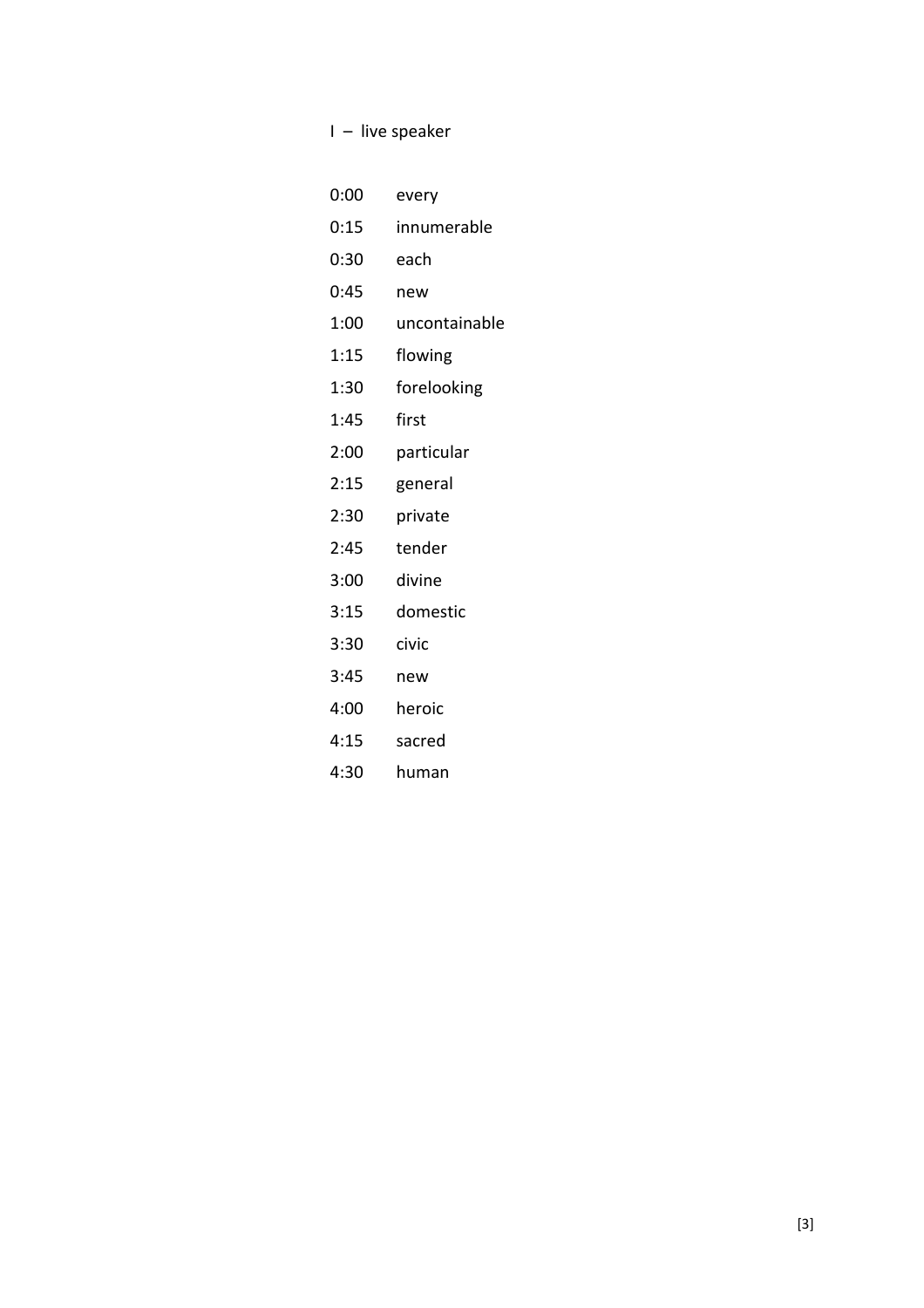## II – recorded voices

promise soul fulfilments joys want nature sentiment kindness benevolence regards light introduction felicity relation enchantment life rage enthusiasm man period revolution mind body race relations sympathy nature power senses imagination character attributes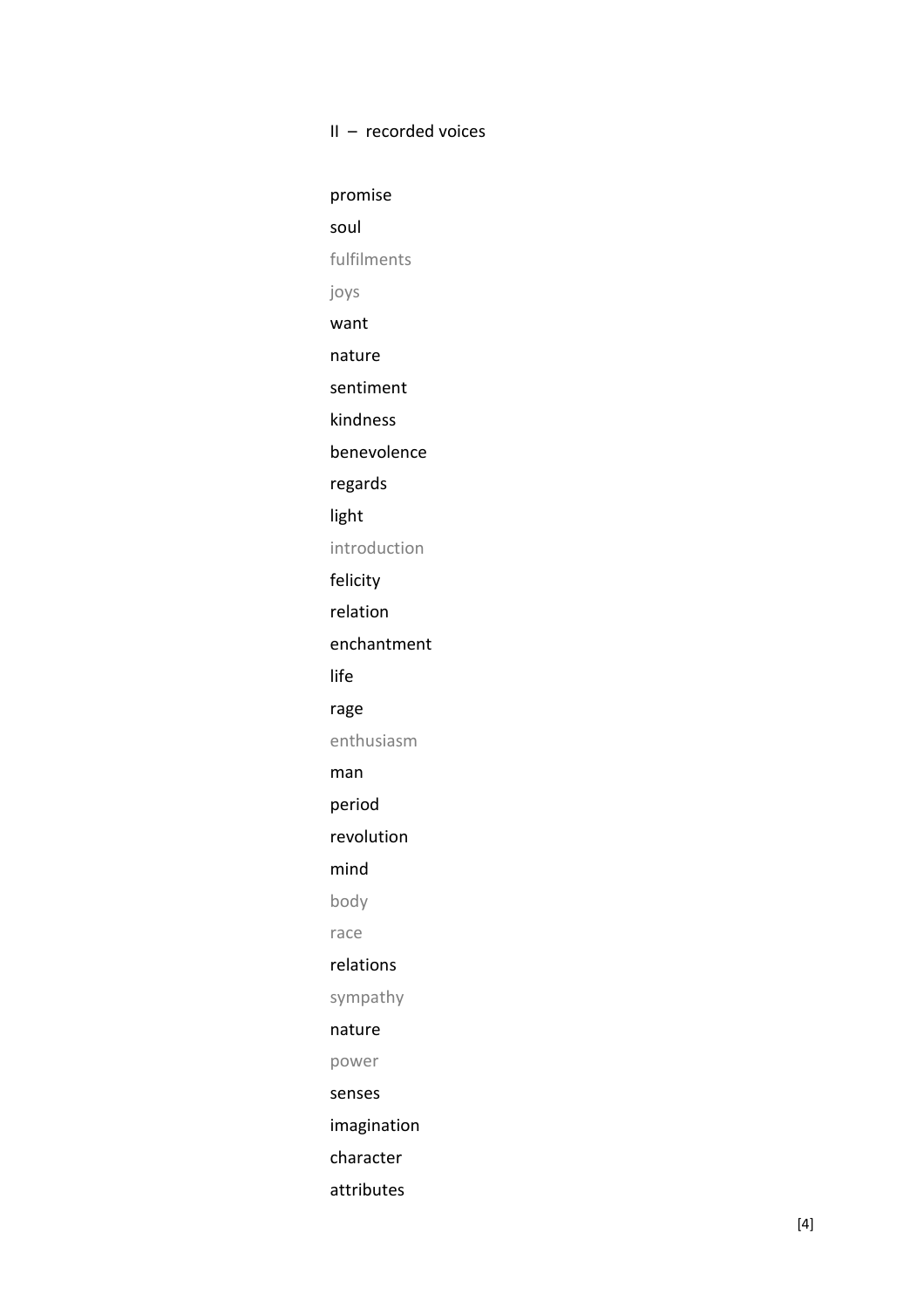marriage

permanence

society

[7' duration]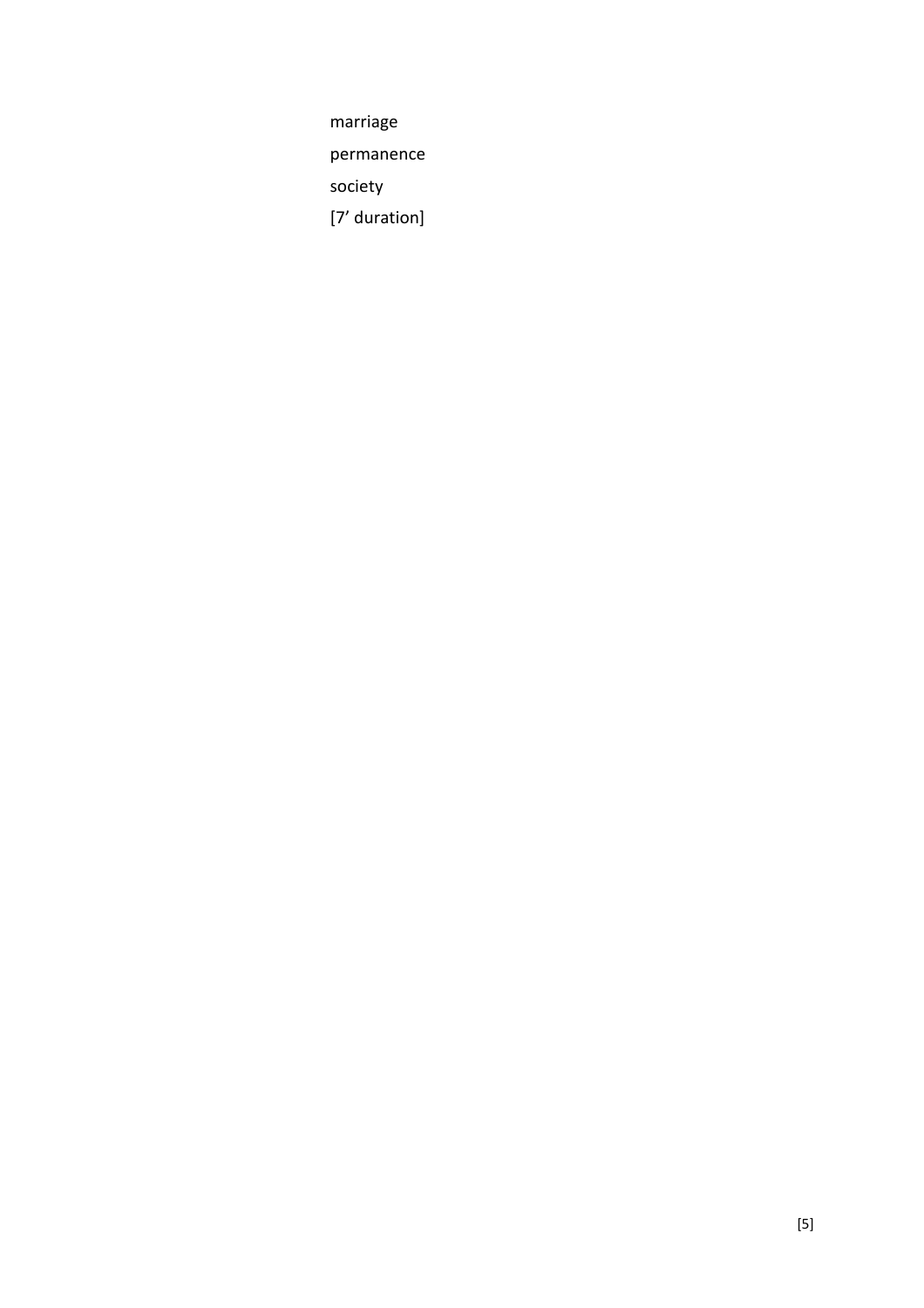| III – live speaker |             |  |
|--------------------|-------------|--|
|                    |             |  |
| 0:00               | natural     |  |
| 0:15               | vivid       |  |
| 0:30               | every       |  |
| 0:45               | true        |  |
| 1:00               | throbbing   |  |
| 1:15               | old         |  |
| 1:30               | delicious   |  |
| 1:45               | least       |  |
| 2:00               | mature      |  |
| 2:15               | chilling    |  |
| 2:30               | purple      |  |
| 2:45               | unnecessary |  |
| 3:00               | formidable  |  |
| 3:15               | truly       |  |
| 3:30               | aged        |  |
| 3:45               | tender      |  |
| 4:00               | different   |  |
| 4:15               | nobler      |  |
| 4:30               | kindling    |  |
| 4:45               | first       |  |
| 5:00               | narrow      |  |
| 5:15               | private     |  |
| 5:30               | wandering   |  |
| 5:45               | another     |  |
| 6:00               | private     |  |
| 6:15               | universal   |  |
| 6:30               | whole       |  |
| 6:45               | all         |  |
| 7:00               | generous    |  |
| 7:15               | first       |  |
| 7:30               | some        |  |
| 7:45               | later       |  |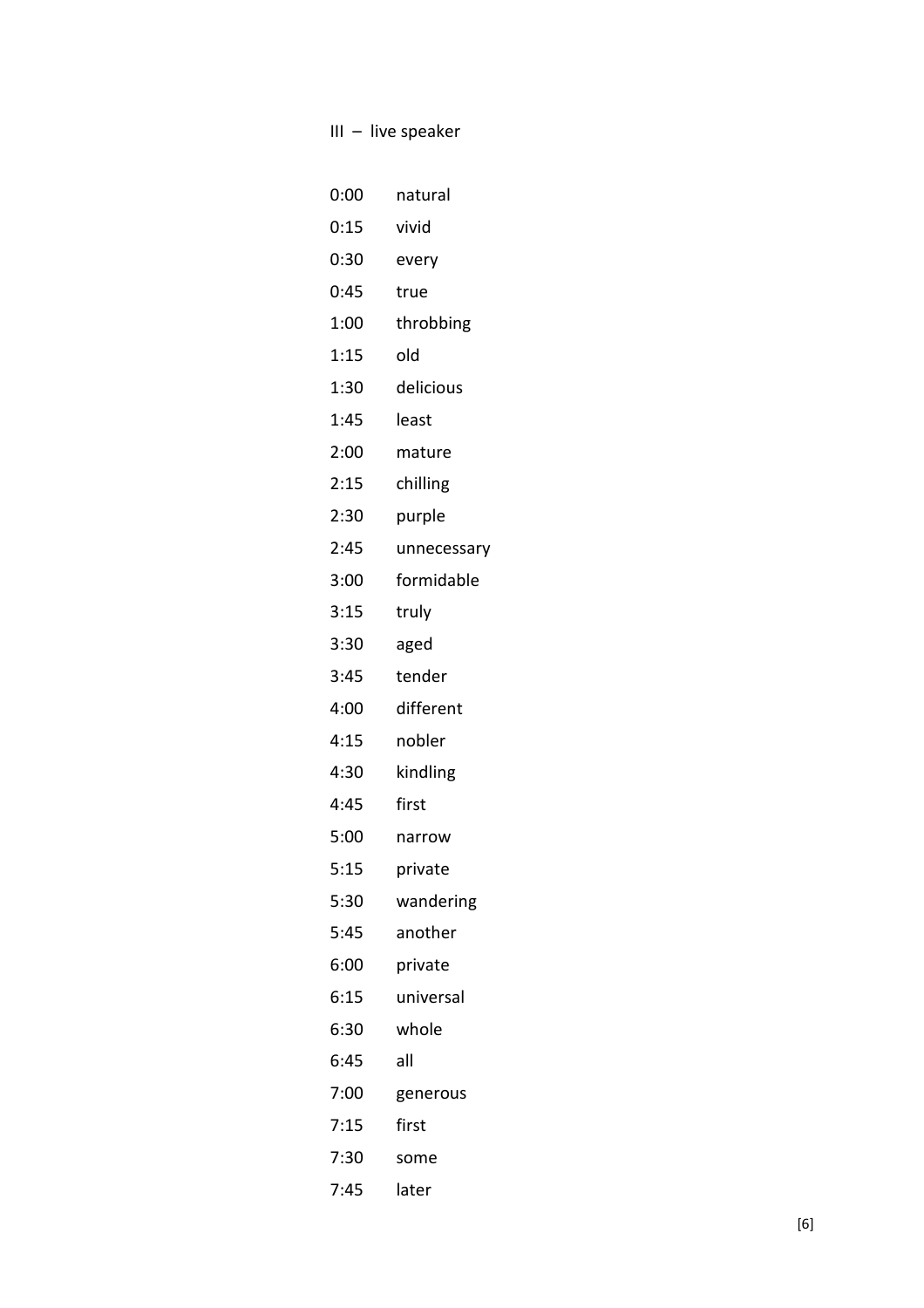| 8:00 | some      |
|------|-----------|
| 8:15 | earlier   |
| 8:30 | young     |
| 8:45 | beautiful |
| 9:00 | central   |
| 9:15 | whatever  |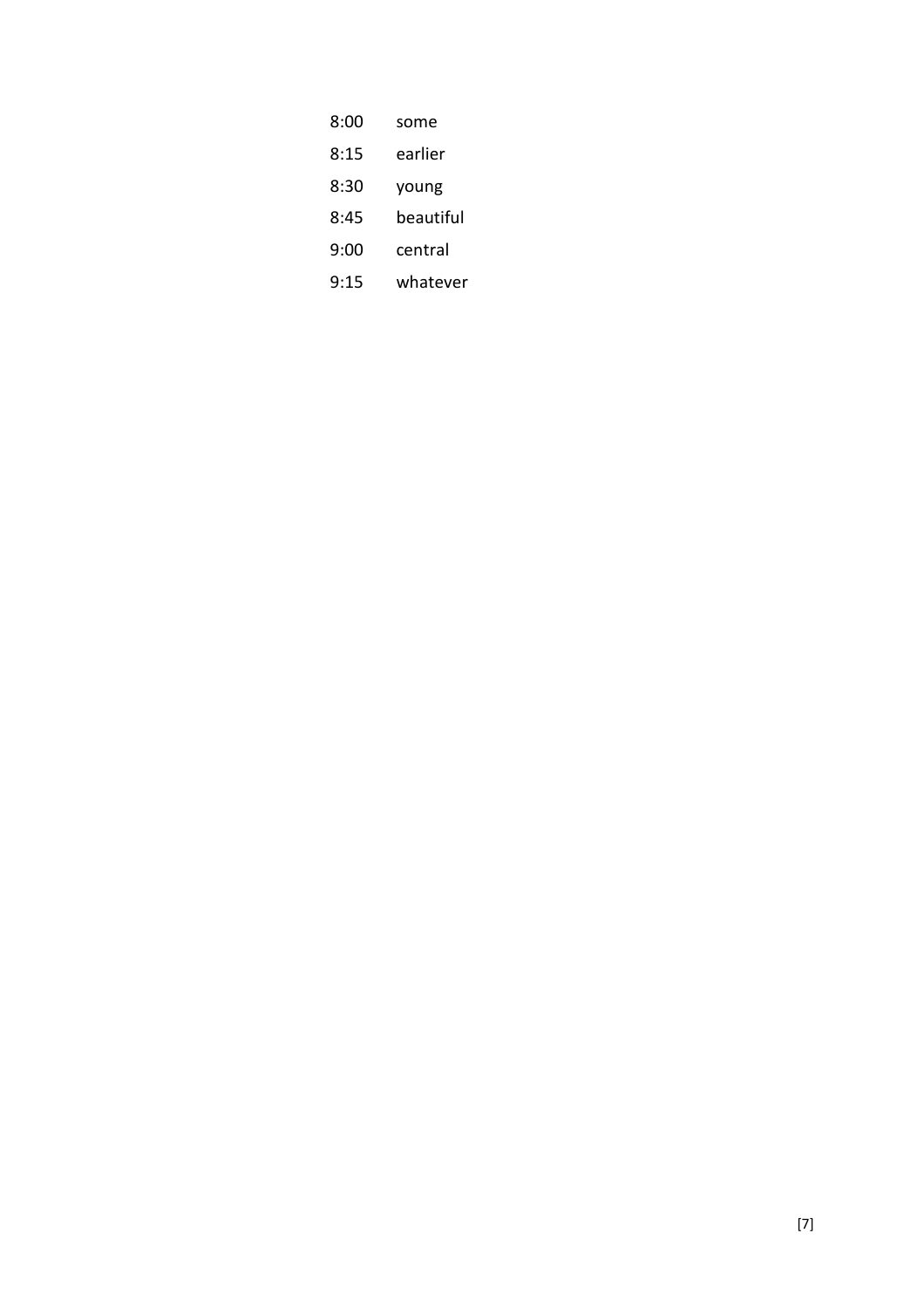## IV – recorded voices

association sentinent love heyday blood tints youth maid experience fancies youth savour philosophy age pedantry bloom imputation hardness stoicism court parliament love censors seniors passion young old servant participators maiden sort fire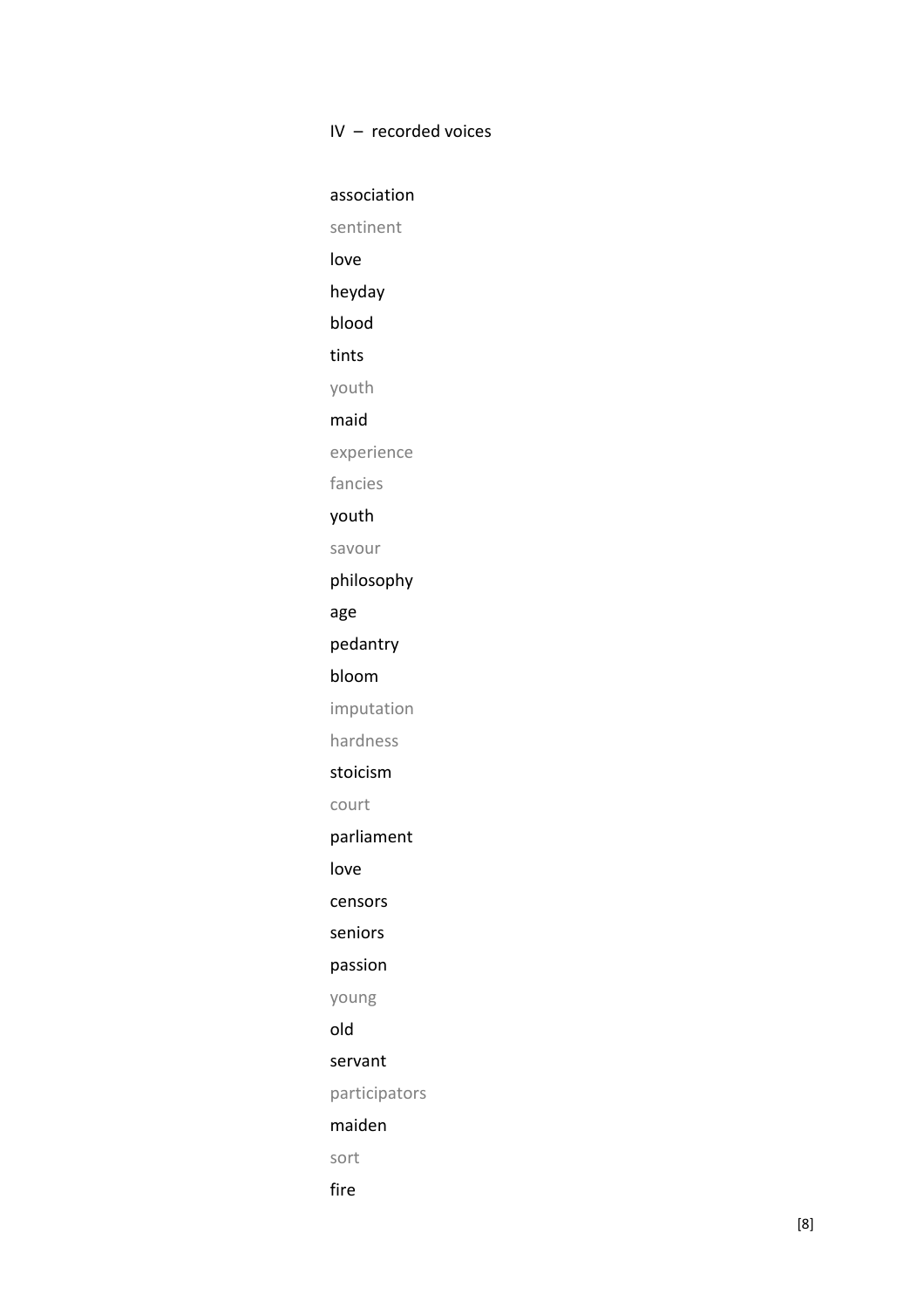embers

nook

bosom

spark

heart

## multitudes

## men

women

heart

all

world

nature

flames

passion

period

traits

patience

Muses

aid

view

law

truth

eye

angle

[9' duration]